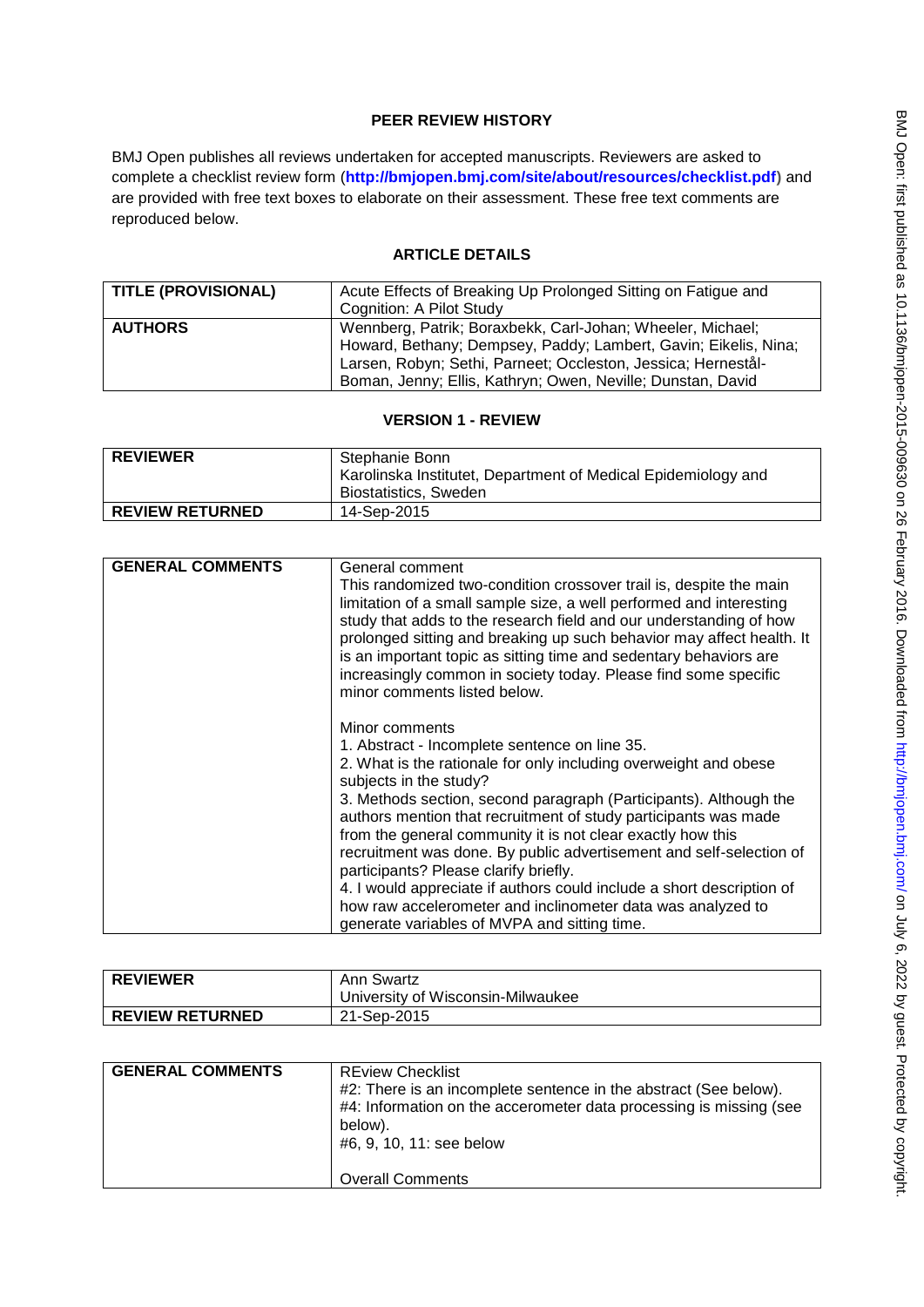| This study compares the acute effects of a short-bout physical<br>activity intervention used to break up prolonged sitting with an<br>uninterrupted sitting bout on self-reported fatigue, cognition, and<br>neuroendocrine and cardio-metabolic biomarkers. This is an<br>important question that will assist scientists in better understanding<br>the detriments of prolonged sitting. The randomized design is a<br>strength of this study. However, there are a number of<br>methodological and data presentation issues that dampen the<br>reviewers enthusiasm. This manuscript includes as number of<br>outcomes that are not all addressed throughout the manuscript,<br>which detracts from the main message of the paper.<br>Abstract<br>• The end of the "Interventions" section is not complete. "Fatigue and<br>cognitive assessments, and"<br>. It is not clear from the abstract whether both conditions were |
|-------------------------------------------------------------------------------------------------------------------------------------------------------------------------------------------------------------------------------------------------------------------------------------------------------------------------------------------------------------------------------------------------------------------------------------------------------------------------------------------------------------------------------------------------------------------------------------------------------------------------------------------------------------------------------------------------------------------------------------------------------------------------------------------------------------------------------------------------------------------------------------------------------------------------------|
| completed on the same day or different days.                                                                                                                                                                                                                                                                                                                                                                                                                                                                                                                                                                                                                                                                                                                                                                                                                                                                                  |
| Strength and Limitations of this study                                                                                                                                                                                                                                                                                                                                                                                                                                                                                                                                                                                                                                                                                                                                                                                                                                                                                        |
| • Add an "s" to "Strength" in the title of this section                                                                                                                                                                                                                                                                                                                                                                                                                                                                                                                                                                                                                                                                                                                                                                                                                                                                       |
| • Beneficial effects on glucose metabolism is mentioned here, but                                                                                                                                                                                                                                                                                                                                                                                                                                                                                                                                                                                                                                                                                                                                                                                                                                                             |
| not in the abstract, and not presented in the results section of the                                                                                                                                                                                                                                                                                                                                                                                                                                                                                                                                                                                                                                                                                                                                                                                                                                                          |
| paper. Further, the discussion mentions a lack of change in glucose                                                                                                                                                                                                                                                                                                                                                                                                                                                                                                                                                                                                                                                                                                                                                                                                                                                           |
| levels. Since this is not the primary aim of the study, consider                                                                                                                                                                                                                                                                                                                                                                                                                                                                                                                                                                                                                                                                                                                                                                                                                                                              |
| removing and replacing with new findings from this study.<br>• The fourth bullet is not clear.                                                                                                                                                                                                                                                                                                                                                                                                                                                                                                                                                                                                                                                                                                                                                                                                                                |
| Introduction                                                                                                                                                                                                                                                                                                                                                                                                                                                                                                                                                                                                                                                                                                                                                                                                                                                                                                                  |
| • The addition of "fatigue" at the end of paragraph 1 seems like an                                                                                                                                                                                                                                                                                                                                                                                                                                                                                                                                                                                                                                                                                                                                                                                                                                                           |
| add-on. It is not overtly clear why it was included at the end of the                                                                                                                                                                                                                                                                                                                                                                                                                                                                                                                                                                                                                                                                                                                                                                                                                                                         |
| paragraph when the paragraph focuses on glucose and cognition.                                                                                                                                                                                                                                                                                                                                                                                                                                                                                                                                                                                                                                                                                                                                                                                                                                                                |
| . It is important that the authors specify whether they are discussing                                                                                                                                                                                                                                                                                                                                                                                                                                                                                                                                                                                                                                                                                                                                                                                                                                                        |
| cognitive fatigue, physical fatigue, or a more generalized fatigue.<br>• The introduction could be strengthened to provide a stronger                                                                                                                                                                                                                                                                                                                                                                                                                                                                                                                                                                                                                                                                                                                                                                                         |
| rationale for this study. For instance, the discussion of physical                                                                                                                                                                                                                                                                                                                                                                                                                                                                                                                                                                                                                                                                                                                                                                                                                                                            |
| activity and cognition (paragraph 2 of introduction) needs to be                                                                                                                                                                                                                                                                                                                                                                                                                                                                                                                                                                                                                                                                                                                                                                                                                                                              |
| related back to sedentary behavior, not solely focus on physical                                                                                                                                                                                                                                                                                                                                                                                                                                                                                                                                                                                                                                                                                                                                                                                                                                                              |
| activity.                                                                                                                                                                                                                                                                                                                                                                                                                                                                                                                                                                                                                                                                                                                                                                                                                                                                                                                     |
| Methods                                                                                                                                                                                                                                                                                                                                                                                                                                                                                                                                                                                                                                                                                                                                                                                                                                                                                                                       |
| . Were there any participants who reported sitting for >5h/d or more<br>MVPA than 150 min/wk, but objective data did not confirm? If so,                                                                                                                                                                                                                                                                                                                                                                                                                                                                                                                                                                                                                                                                                                                                                                                      |
| how were these participants dealt with? From the data in table 1 it                                                                                                                                                                                                                                                                                                                                                                                                                                                                                                                                                                                                                                                                                                                                                                                                                                                           |
| appears that these inclusion criteria were not met (MVPA averaged<br>32.7 minutes per day).                                                                                                                                                                                                                                                                                                                                                                                                                                                                                                                                                                                                                                                                                                                                                                                                                                   |
| • Page 6, lines 27-42. Please provide the reference for the published                                                                                                                                                                                                                                                                                                                                                                                                                                                                                                                                                                                                                                                                                                                                                                                                                                                         |
| study on which you based your power calculations.<br>• Page 8, lines 39-46. Please expand on how many participants                                                                                                                                                                                                                                                                                                                                                                                                                                                                                                                                                                                                                                                                                                                                                                                                            |
| visited the toilet (and how many times each) during the seated                                                                                                                                                                                                                                                                                                                                                                                                                                                                                                                                                                                                                                                                                                                                                                                                                                                                |
| condition. This may be significant due to the sit-to-stand transitions                                                                                                                                                                                                                                                                                                                                                                                                                                                                                                                                                                                                                                                                                                                                                                                                                                                        |
| and walking involved. Were there any differences in outcome                                                                                                                                                                                                                                                                                                                                                                                                                                                                                                                                                                                                                                                                                                                                                                                                                                                                   |
| measures between those who went to the toilet and those who did<br>not?                                                                                                                                                                                                                                                                                                                                                                                                                                                                                                                                                                                                                                                                                                                                                                                                                                                       |
| • Page 8, lines 46-52. Provide a rationale for the 3 minute LPA every                                                                                                                                                                                                                                                                                                                                                                                                                                                                                                                                                                                                                                                                                                                                                                                                                                                         |
| 30 minutes intervention. Previous research has shown 2 minutes                                                                                                                                                                                                                                                                                                                                                                                                                                                                                                                                                                                                                                                                                                                                                                                                                                                                |
| every 20 minutes to be effective.                                                                                                                                                                                                                                                                                                                                                                                                                                                                                                                                                                                                                                                                                                                                                                                                                                                                                             |
| • Page 9, lines 3-5. The RPE data would fit better in the results                                                                                                                                                                                                                                                                                                                                                                                                                                                                                                                                                                                                                                                                                                                                                                                                                                                             |
| section rather than the methods. Consider moving.                                                                                                                                                                                                                                                                                                                                                                                                                                                                                                                                                                                                                                                                                                                                                                                                                                                                             |
| • Page 11, lines 3-18. It is not clear why venous glucose was not                                                                                                                                                                                                                                                                                                                                                                                                                                                                                                                                                                                                                                                                                                                                                                                                                                                             |
| measured, since it was drawn, and capillary finger pricks were used<br>instead. Additionally, why use the CGMS when a cannula was used-                                                                                                                                                                                                                                                                                                                                                                                                                                                                                                                                                                                                                                                                                                                                                                                       |
| why not draw blood from one source instead of three? Provide                                                                                                                                                                                                                                                                                                                                                                                                                                                                                                                                                                                                                                                                                                                                                                                                                                                                  |
| references supporting these method selections, and the superiority                                                                                                                                                                                                                                                                                                                                                                                                                                                                                                                                                                                                                                                                                                                                                                                                                                                            |
| of the CGMS and capillary samples versus venous.                                                                                                                                                                                                                                                                                                                                                                                                                                                                                                                                                                                                                                                                                                                                                                                                                                                                              |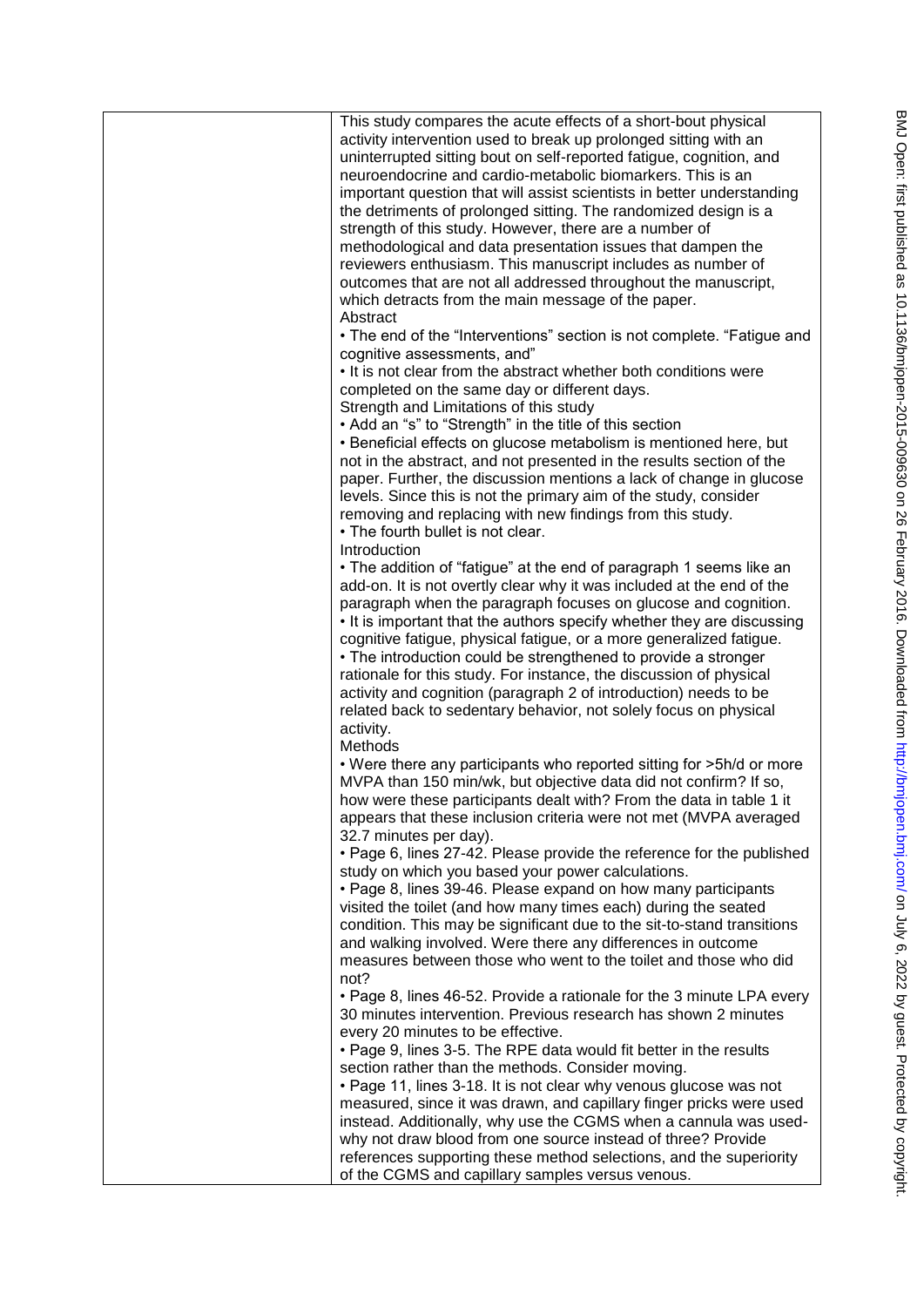| • A Description of data analysis from the accelerometer and                                                                                                                       |
|-----------------------------------------------------------------------------------------------------------------------------------------------------------------------------------|
| inclinometer is missing. Further, definitions of MVPA are missing                                                                                                                 |
| (count cut point, bouts of 10 minutes or more, etc.).                                                                                                                             |
| <b>Results</b>                                                                                                                                                                    |
| • Table 1. Did the authors rerun analyses with those individuals who<br>met PA and SB inclusion criteria by objective assessment? If not,<br>the authors are encouraged to do so. |
| • Table 1. Why did the authors only report blood pressure                                                                                                                         |
| medication use, why not also report glucose medications, since<br>glucose was measured? Other medications of interest?                                                            |
| . Page 12, lines 53-58. The following statement is not clear:                                                                                                                     |
| "Physical activity levels did not significantly differ in the two days                                                                                                            |
| leading up to each experimental condition (sedentary, $32.6 \cdot$ } 27.6                                                                                                         |
| min/day, vs. active 32.5 $\Box$ } 30.8 min/day; p=0.99)." Was there an                                                                                                            |
| active and sedentary group? Please clarify.                                                                                                                                       |
| . Was this study sufficiently powered? It would be useful to the                                                                                                                  |
| reader if the authors would report the power of their results either in                                                                                                           |
| the results section, or in the discussion limitations section of the<br>paper (page 17, lines 29-33).                                                                             |
| • Glucose values or changes in the glucose values are not reported                                                                                                                |
| in the results section.                                                                                                                                                           |
| <b>Discussion</b>                                                                                                                                                                 |
| • Time effects on DOPA and DHPG are discussed in paragraph 3,                                                                                                                     |
| but never revealed in the results section.                                                                                                                                        |
|                                                                                                                                                                                   |
| • Page 15, last paragraph. Glucose results are discussed, but never<br>revealed in the results section.                                                                           |
|                                                                                                                                                                                   |
| • The discussions related to fatigue and cognition are well                                                                                                                       |
| developed.                                                                                                                                                                        |

| <b>REVIEWER</b>        | Alan Batterham           |
|------------------------|--------------------------|
|                        | Teesside University, UK. |
| <b>REVIEW RETURNED</b> | 23-Oct-2015              |

| <b>GENERAL COMMENTS</b> | This paper reports the acute effects of breaking up sedentary time<br>on measures of fatigue and cognition. The protocol is interesting and<br>I thank you for the opportunity to read and review the manuscript. I<br>have a number of comments/ concerns, outlined below, for the<br>authors to consider.                                                                                                                                                                                                                                                                                                                                                                                                                                                                                                                                                                                                                                                                                                             |
|-------------------------|-------------------------------------------------------------------------------------------------------------------------------------------------------------------------------------------------------------------------------------------------------------------------------------------------------------------------------------------------------------------------------------------------------------------------------------------------------------------------------------------------------------------------------------------------------------------------------------------------------------------------------------------------------------------------------------------------------------------------------------------------------------------------------------------------------------------------------------------------------------------------------------------------------------------------------------------------------------------------------------------------------------------------|
|                         | The article title is a little misleading. First, with this sample<br>1.<br>size, I believe this is really a pilot study, and it should be<br>explicitly labelled as such. Second, the title should<br>emphasise that the effects are acute.<br>Abstract, line 35. "Fatigue and cognitive assessments, and"<br>2.<br>The sentence just ends suddenly. Please fix.<br>Abstract, Results. Please report results such that the reader<br>3.<br>has some sense of the magnitude of the effects and their<br>uncertainty - e.g. mean differences in the changes between<br>conditions and confidence intervals. Just stating P=0.024<br>and 0.038 for the interaction is not very informative.<br>The study has limited impact, as the data are derived from a<br>4.<br>single bout of sedentary/ interrupted sedentary time. It is not<br>possible to extrapolate these very acute effects to multiple<br>days/ weeks/ months in the work environment.<br>The statement in the first bullet point under "Strengths and<br>5. |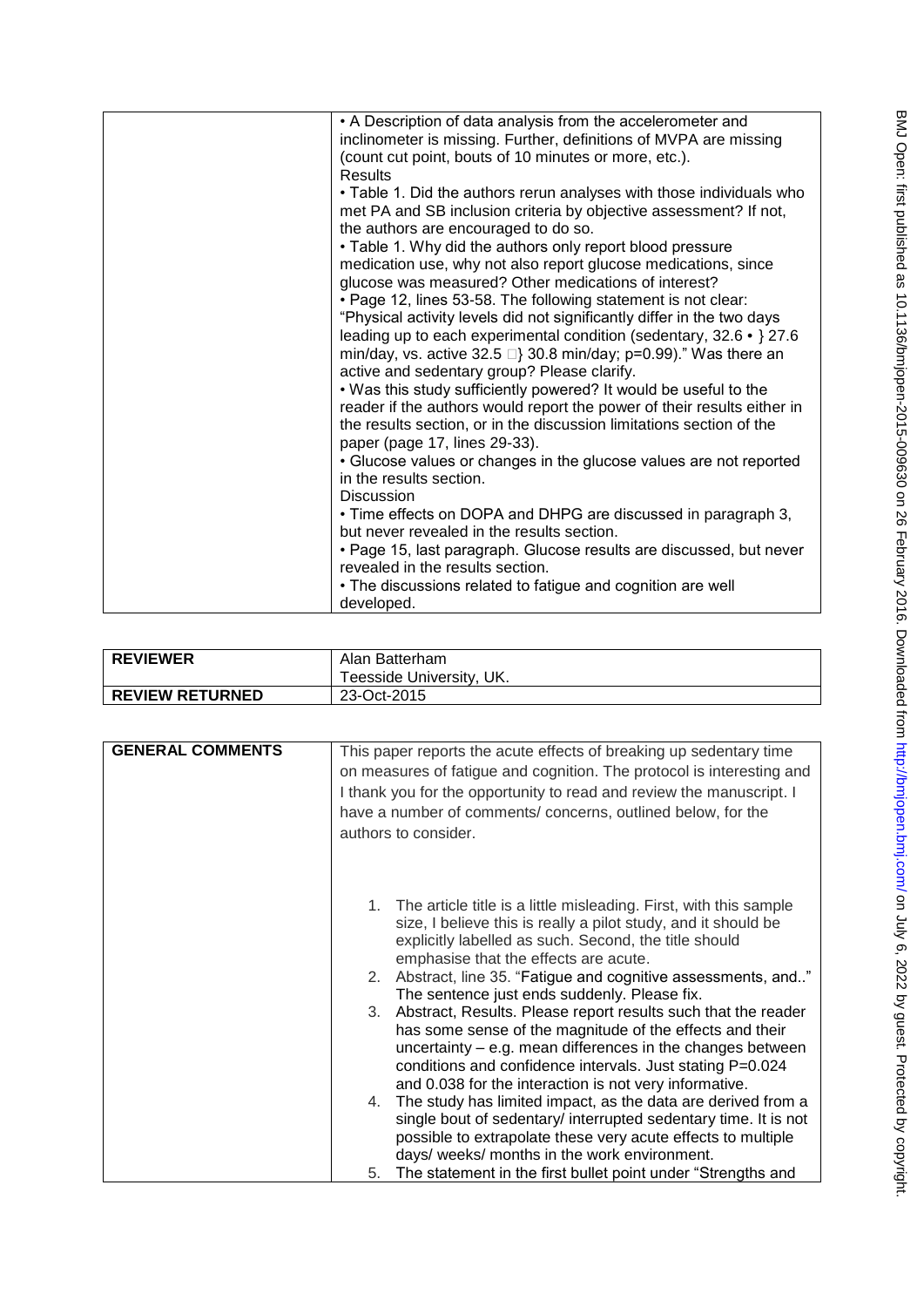| limitations of the study" (beneficial effects on glucose<br>metabolism) does not appear to be a finding from the<br>current study, but rather a general statement from the<br>literature. This statement is therefore misleading.<br>The participant characteristics lack detail. Were these<br>6.<br>participants accustomed to long uninterrupted periods of<br>sedentary time? The eligibility criterion is simply self-report<br>of >5 hours/day of sitting, but we do not know whether the<br>participants habitually sit for 7 hours uninterrupted. If not, as<br>I suspect, then it is perhaps not surprising that they report<br>greater 'fatigue' in the enforced continuous sitting condition.<br>Please comment.<br>7.<br>Importantly, given that it was the only variable for which you<br>claim "significant" effects, "Fatigue" is not listed as an<br>outcome in your clinical trial registration<br>(ACTRN12613000137796). Item 24 of the CONSORT<br>checklist is left blank, so I assume that no protocol is<br>available in the public domain. Please clarify at precisely<br>what stage did the fatigue VAS measure become the<br>primary outcome. This is critical, as the emphasis of the<br>report and its conclusions is on activity breaks as a fatigue<br>countermeasure.<br>The sample size estimation section is flawed and, in any<br>8.<br>event, I think it is clear that this study is really a pilot. You<br>state that the study was powered on glucose outcomes, as<br>no information was available on the effect of sedentary<br>behaviour on cognitive outcomes. However, the latter<br>information is not required. What is needed is a sense of the<br>minimum clinically/ practically important difference for the<br>primary outcome and an idea of its variability and reliability.<br>Moreover, the value that you define as a "clinically"<br>meaningful" difference in the change for glucose AUC is not<br>provided, so the sample size estimations cannot be<br>reproduced. If the study is properly labelled as a pilot then<br>no formal sample size estimations are required.<br>Discussion: "We examined the effects of light-intensity<br>9.<br>walking breaks on acute fatigue, but the results may also<br>have implications for persistent fatigue considering the<br>increasing time spent sedentary in many countries [35], and<br>the high prevalence of persistent fatigue [36]." Even with the<br>use of the word "may", I am not convinced that the data/<br>literature allow you to make this claim.<br>10. Related to point 3, above, you state repeatedly that the<br>sample size was likely too small to detect effects as<br>statistically significant, but there is no indication of the size |
|-----------------------------------------------------------------------------------------------------------------------------------------------------------------------------------------------------------------------------------------------------------------------------------------------------------------------------------------------------------------------------------------------------------------------------------------------------------------------------------------------------------------------------------------------------------------------------------------------------------------------------------------------------------------------------------------------------------------------------------------------------------------------------------------------------------------------------------------------------------------------------------------------------------------------------------------------------------------------------------------------------------------------------------------------------------------------------------------------------------------------------------------------------------------------------------------------------------------------------------------------------------------------------------------------------------------------------------------------------------------------------------------------------------------------------------------------------------------------------------------------------------------------------------------------------------------------------------------------------------------------------------------------------------------------------------------------------------------------------------------------------------------------------------------------------------------------------------------------------------------------------------------------------------------------------------------------------------------------------------------------------------------------------------------------------------------------------------------------------------------------------------------------------------------------------------------------------------------------------------------------------------------------------------------------------------------------------------------------------------------------------------------------------------------------------------------------------------------------------------------------------------------------------------------------------------------------------------------------------------------------------------------------------------------------------------------------------------------------------------------------------------------|
| of the change that you would regard as clinically/ practically<br>important.                                                                                                                                                                                                                                                                                                                                                                                                                                                                                                                                                                                                                                                                                                                                                                                                                                                                                                                                                                                                                                                                                                                                                                                                                                                                                                                                                                                                                                                                                                                                                                                                                                                                                                                                                                                                                                                                                                                                                                                                                                                                                                                                                                                                                                                                                                                                                                                                                                                                                                                                                                                                                                                                                    |

# **VERSION 1 – AUTHOR RESPONSE**

**1.** 

We have removed text in the methods section relating to an inclinometer device, which appears here incorrectly as no inclinometer data is reported. Corrected text shown below.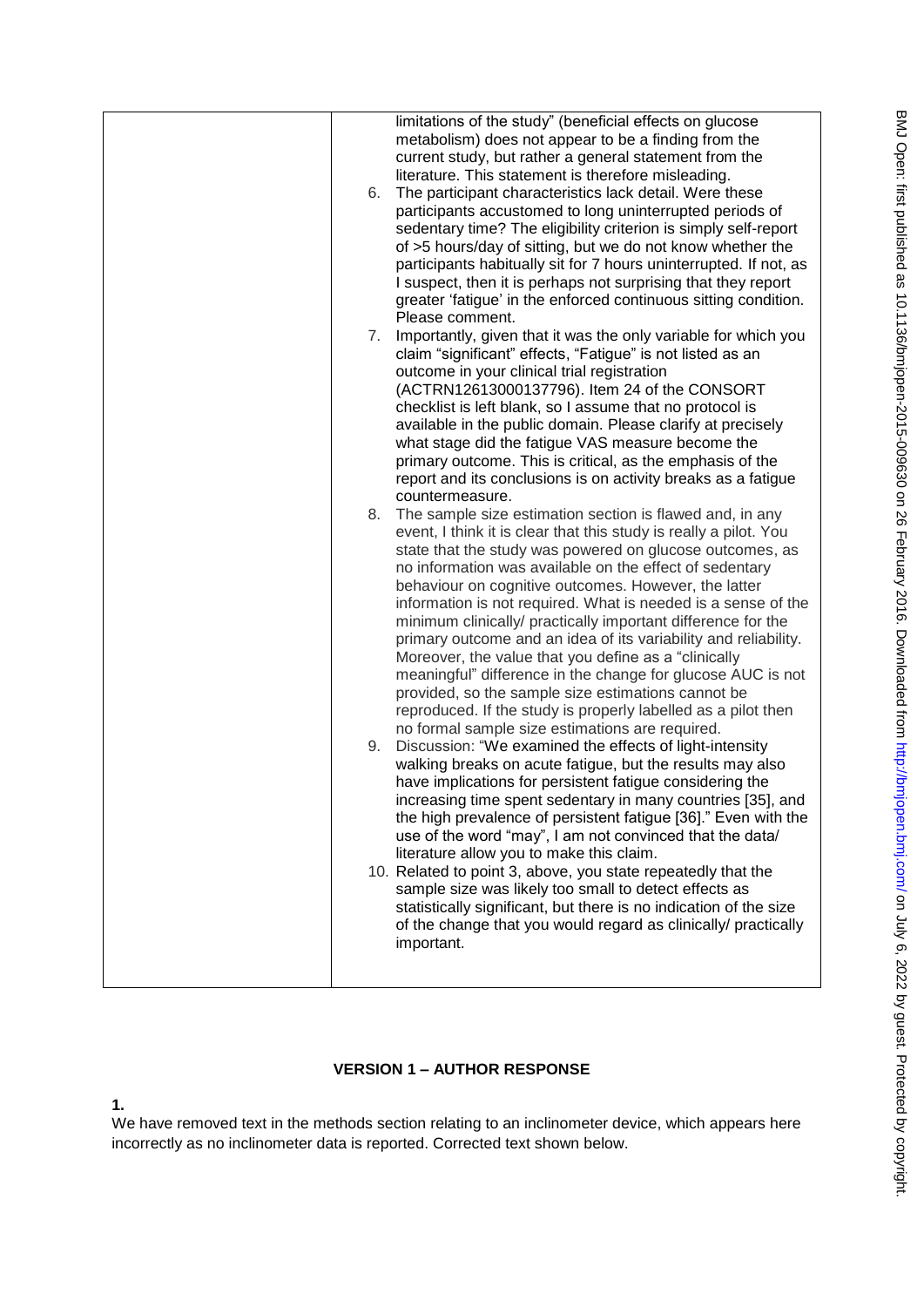(Methods: Diet and physical activity subsection, line 9)

Sitting time and MVPA were assessed with an accelerometer, Actigraph GT3X+ (ActiGraph LLC, Pensacola, FL, USA) which was worn on the hip during waking hours. The participants wore the accelerometer commencing from the familiarization visit until the end of the second experimental day. Wear time and activity type, duration, and intensity undertaken during any non-wear periods were recorded in activity diaries.

MVPA and sitting time were assessed with an accelerometer, Actigraph GT3X+ (ActiGraph LLC, Pensacola, FL, USA).

Removed:

'and sitting time with an inclinometer, ActivPAL3 (Pal Technologies Ltd., Glasgow, UK), in the 48 h prior to the first experimental condition and for the washout period.'

# **2.**

A mistake was detected in how habitual moderate-to-vigorous physical activity and habitual sitting time were calculated. The incorrect values included the 48 hour restricted period in the analyses which was not habitual. The corrections changed the values slightly but do not change the conclusion. The original value for habitual moderate-to-vigorous physical activity, [32.7 (28.7)] and habitual sitting time, [10.0(1.8)] and the original values for moderate-to-vigorous physical activity during the 48 hour restricted period [32.6(27.6) before the sedentary condition, vs. 32.5(30.8) before the active condition; p=0.99] have been have been replaced with the values highlighted in yellow.

| Table 1. Characteristics of the 19 participants in the study (10 men and 9 women).                                                                            |               |
|---------------------------------------------------------------------------------------------------------------------------------------------------------------|---------------|
| BMI ( $\text{kg/m}^2$ )                                                                                                                                       | 31.5(4.7)     |
| Waist circumference (cm)                                                                                                                                      | 105.2 (12.4)  |
| Completed university degree*                                                                                                                                  | 78.9          |
| Taking antihypertensive medication*                                                                                                                           | 47.4          |
| Habitual moderate-to-vigorous physical activity                                                                                                               | 35.80 (30.86) |
| (minutes/day)**                                                                                                                                               |               |
| Habitual sitting time (h/day)**                                                                                                                               | 9.82(2.19)    |
| Sleep time (h/night)*                                                                                                                                         | 7.4(0.8)      |
| Data are % or mean (SD).<br>*Assessed using self-reports.<br>**Assessed using activity monitors during the wash-out period between the two experimental days. |               |

(Introduction: third paragraph, line 12)

The study had an explorative approach and a small sample size and was conducted as an evaluation of technical procedures and logistic feasibility of a full-scale study (clinical trial registration ACTRN12614000737639).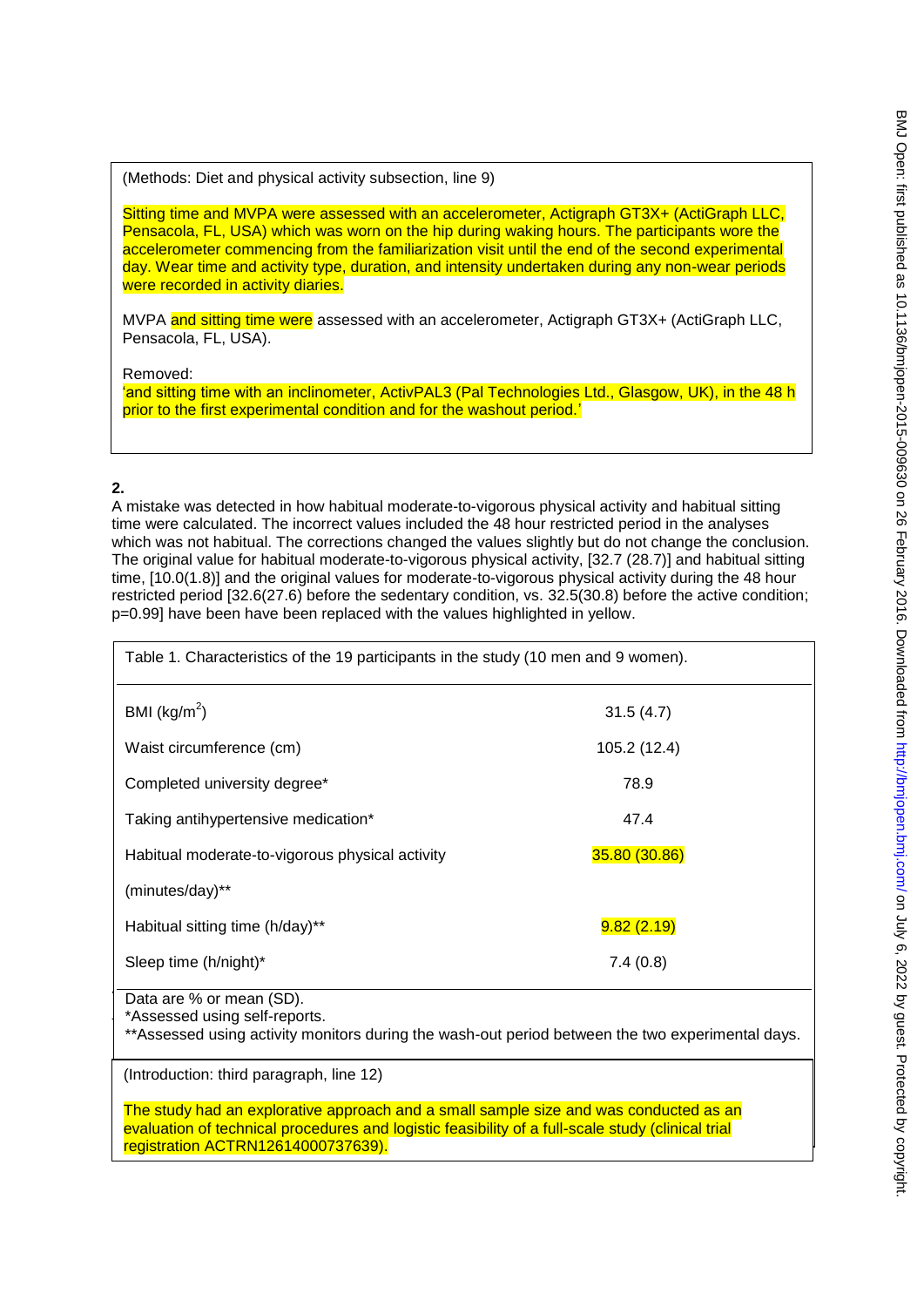(Results: first paragraph, line 4)

Levels of MVPA in the 48 hours prior to each experimental condition did not differ significantly  $(36.29 \pm 29.20 \text{ min/day}$  before the sedentary condition vs. 30.18  $\pm$  42.16 min/day before the active condition; p=0.607).

Further revisions of the text based on the relabelling of the study as a pilot study:

(Abstract: Conclusions subsection) Fatigue levels corresponded with heart rate and neuroendocrine biomarker changes in uninterrupted sitting in this pilot study.

(Strengths and limitations: third bullet point)

 Given this is a pilot study, the sample size may have limited the ability to detect an effect from breaking up sitting in several of the outcome measures.

(Discussion: eighth paragraph, line 1) First, given this is a pilot study, it was likely underpowered to detect an effect in cognitive performance (as well as several of the potential mediators).

(Discussion: ninth paragraph, line 8) Thus, the role that reduced sedentary behaviour and walking breaks may play in the prevention and/or treatment of fatigue warrants further investigation in a full-scale study.

The following sentence has been added as a justification of the sample size:

(Methods: Participants, line 10)

In coherence with a previous trial with similar experimental design  $^1$ , 19 participants were recruited.

### **Reviewer #1**

*1.1. Abstract - Incomplete sentence on line 35.* 

Thank you for pointing this out.

(Abstract: "Interventions:")

The incomplete sentence "Fatigue and cognitive assessments, and" has been erased.

*1.2. What is the rationale for only including overweight and obese subjects in the study?* 

The inclusion of only overweight and obese subjects in the study was based on two distinct rationales. Individuals with overweight and obesity are one population group considered to be most susceptible to sedentary behaviour and its deleterious metabolic correlates (Dunstan DW, et al. The rising prevalence of diabetes and impaired glucose tolerance: the Australian Diabetes, Obesity and Lifestyle Study. Diabetes Care. 2002;25(5):829-34). In designing the current study we wanted to build on our experience from a recent experimental trial in overweight and obese adults, showing lowered postprandial glucose and insulin concentrations from regularly interrupting sitting time with short bouts of either light- or moderate-intensity walking when compared with prolonged sitting (Dunstan DW, et al. Breaking up prolonged sitting reduces postprandial glucose and insulin responses. Diabetes Care. 2012;35(5):976-83). As we wanted to limit the changes concerning study participants and study conditions from the previous to the current trial, we chose to include participants with similar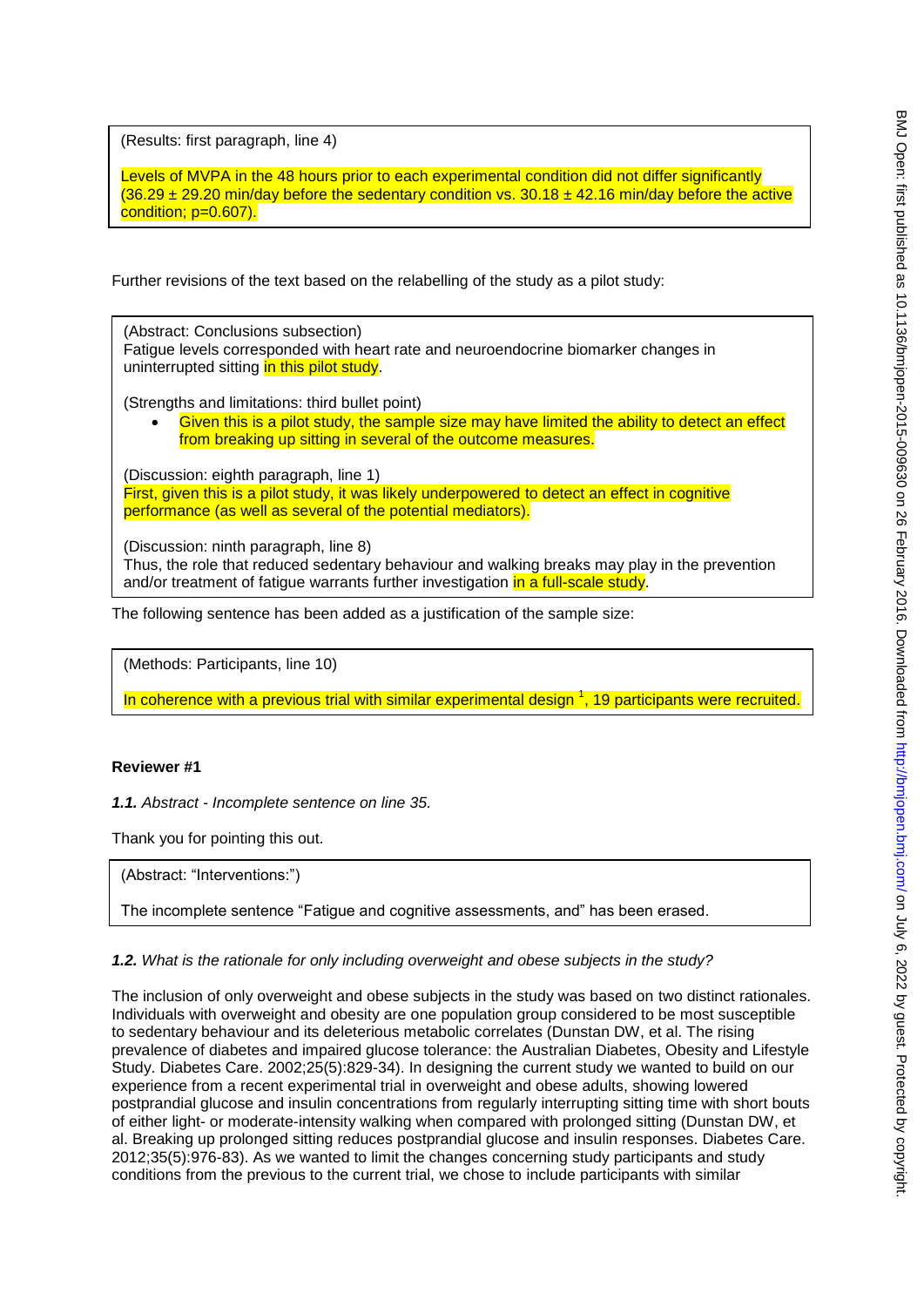characteristics as in the previous trial. Also, considering the possibility of different acute response to regularly interrupting sitting time in individuals with different levels of adiposity and the limited number of participants (which constrains the possibilities for subgroup analysis), we saw an advantage in recruiting a group of participants that was not too heterogeneous regarding BMI.

*1.3. Methods section, second paragraph (Participants). Although the authors mention that recruitment of study participants was made from the general community it is not clear exactly how this recruitment was done. By public advertisement and self-selection of participants? Please clarify briefly.* 

Participants were recruited through the use of study fliers and posters distributed throughout the Alfred Hospital and Baker IDI Heart and Diabetes Institute and affiliated clinics in Melbourne, Australia. Participants who had participated in previous studies or had registered their expression of interest in future studies were also contacted. We have added this text:

(Methods: Participants subsection)

Participants were recruited from the general community between May and August 2013 through the use of study fliers and posters or were contacted based on their previously registered expression of interest in future studies (Supplemental Figure).

*1.4. I would appreciate if authors could include a short description of how raw accelerometer and inclinometer data was analyzed to generate variables of MVPA and sitting time.* 

Description added for handling of raw data.

(Methods: Diet and physical activity subsection, line 9)

Accelerometer data were downloaded using ActiLife 6.5.4 software and summarized using SAS 9.4 for each of the habitual days prior to the condition. Non-wear periods were deleted for analyses; these were periods with at least 60 minutes of zero counts per minute (cpm), allowing for up to two consecutive, one minute interruptions (count values between 1–49 cpm) per non-wear period <sup>1</sup> . Activity counts were categorised as sedentary (<100 cpm; predominantly sitting) <sup>18</sup>, light-intensity activity (100-1951 cpm; typically gentle walking) <sup>19</sup>, or MVPA (≥1952 cpm; typically at least brisk walking)<sup>19</sup>. Average of sitting time and MVPA were calculated for each individual across valid days (days where the monitor was worn for at least 600 mins).

*New references*

17. Winkler EA, Gardiner PA, Clark BK, et al. Identifying sedentary time using automated estimates of accelerometer wear time. Br J Sports Med 2012;**46**(6):436-42.

18. Healy GN, Dunstan DW, Salmon J, et al. Objectively measured light-intensity physical activity is independently associated with 2-h plasma glucose. Diabetes Care 2007;**30**(6):1384-9. 19. Freedson PS, Melanson E, Sirard J. Calibration of the Computer Science and Applications, Inc. accelerometer. Med Sci Sports Exerc 1998;**30**(5):777-81.

#### **Reviewer #2**

*Abstract* 

*2.1. The end of the "Interventions" section is not complete. "Fatigue and cognitive assessments, and"*

Thank you for pointing this out (see revision in *1.1.* above).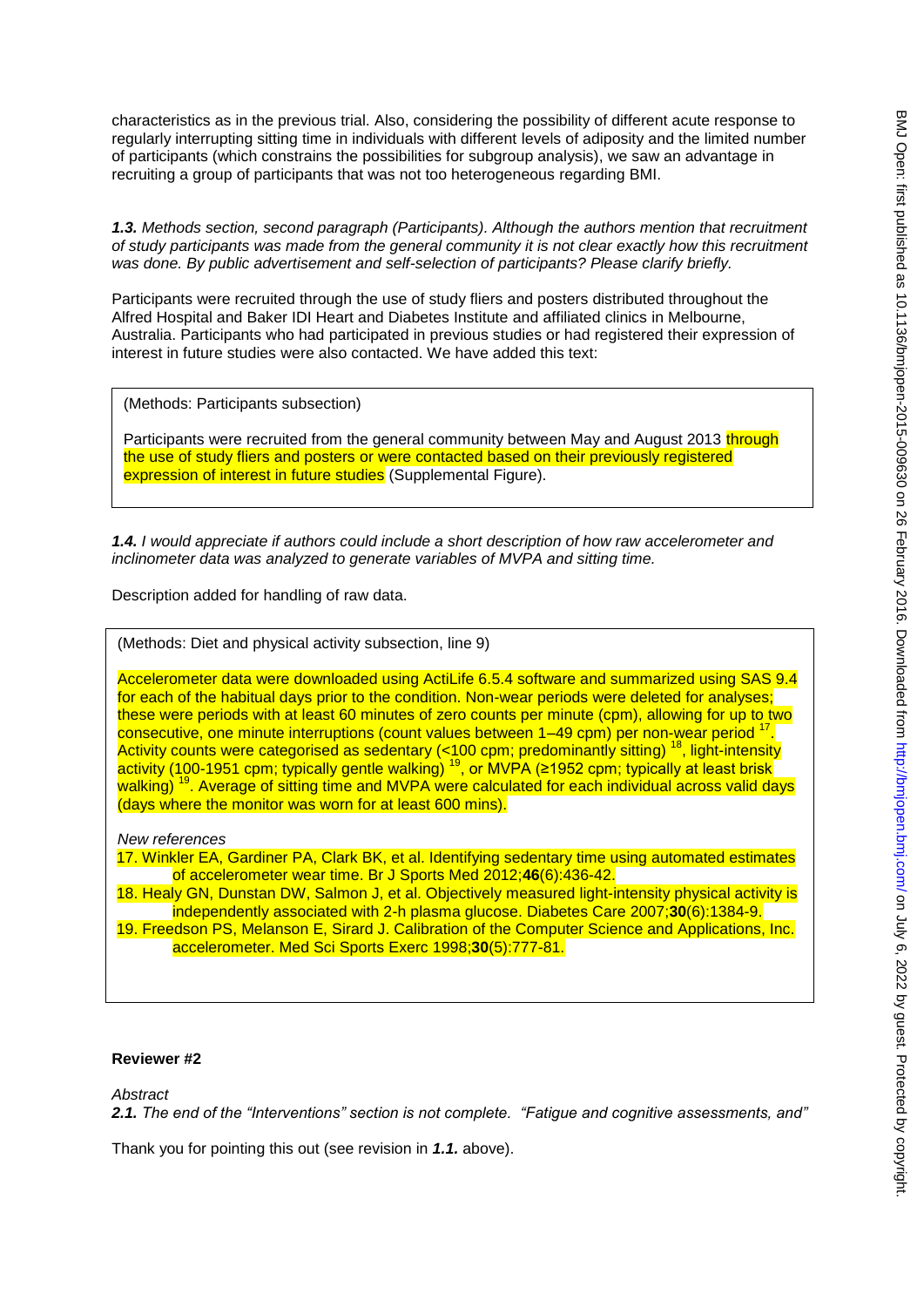*2.2. It is not clear from the abstract whether both conditions were completed on the same day or different days.* 

Thank you for this comment. We have added this clarification:

(Abstract: Interventions subsection)

After an initial 2h period seated, participants consumed a meal-replacement beverage and completed (on two days separated by a 6 day wash-out period) each condition over the next 5h: uninterrupted sitting (sedentary condition) or sitting with 3min bouts of light-intensity walking every 30 min (active condition).

#### *Strength and Limitations of this study*

*2.3. Add an "s" to "Strength" in the title of this section* 

*2.4. Beneficial effects on glucose metabolism is mentioned here, but not in the abstract, and not presented in the results section of the paper. Further, the discussion mentions a lack of change in glucose levels. Since this is not the primary aim of the study, consider removing and replacing with new findings from this study.* 

*2.5. The fourth bullet is not clear.* 

Thanks for these suggestions and comments. We realise that the first bullet point may be misleading and that the fourth bullet is unclear. We have made the following changes:

(Strengths and limitations of this study: Bullet points)

An "s" has been added to "Strength" in the title.

The first bullet point has been removed and replaced by a second bullet point:

A randomised crossover study design was used.

- The third bullet point has been rephrased:
	- Given this is a pilot study, the sample size may have limited the ability to detect an effect from breaking up sitting in several of the outcome measures.
- The fourth bullet point has been rephrased:
	- The longer-term relevance of acute effects of breaking up prolonged sitting are uncertain.

#### *Introduction*

*2.6. The addition of "fatigue" at the end of paragraph 1 seems like an add-on. It is not overtly clear why it was included at the end of the paragraph when the paragraph focuses on glucose and cognition.* 

Thank you for pointing this out. We agree that "fatigue" comes in a bit abrupt in the end of the paragraph. The word "fatigue" has been removed from the Introduction (first paragraph, line 13).

*2.7. It is important that the authors specify whether they are discussing cognitive fatigue, physical fatigue, or a more generalized fatigue.* 

Thank you for this excellent suggestion. There are no clear definitions of fatigue, physical fatigue and mental fatigue, thus we realise the need to guide the reader and suggest the term 'general mental fatigue' to be used to this effect.

(Introduction: second paragraph, line 1) Aside from the metabolic benefits, physical activity may mediate several putative pathways involved in **general mental fatigue** and cognition.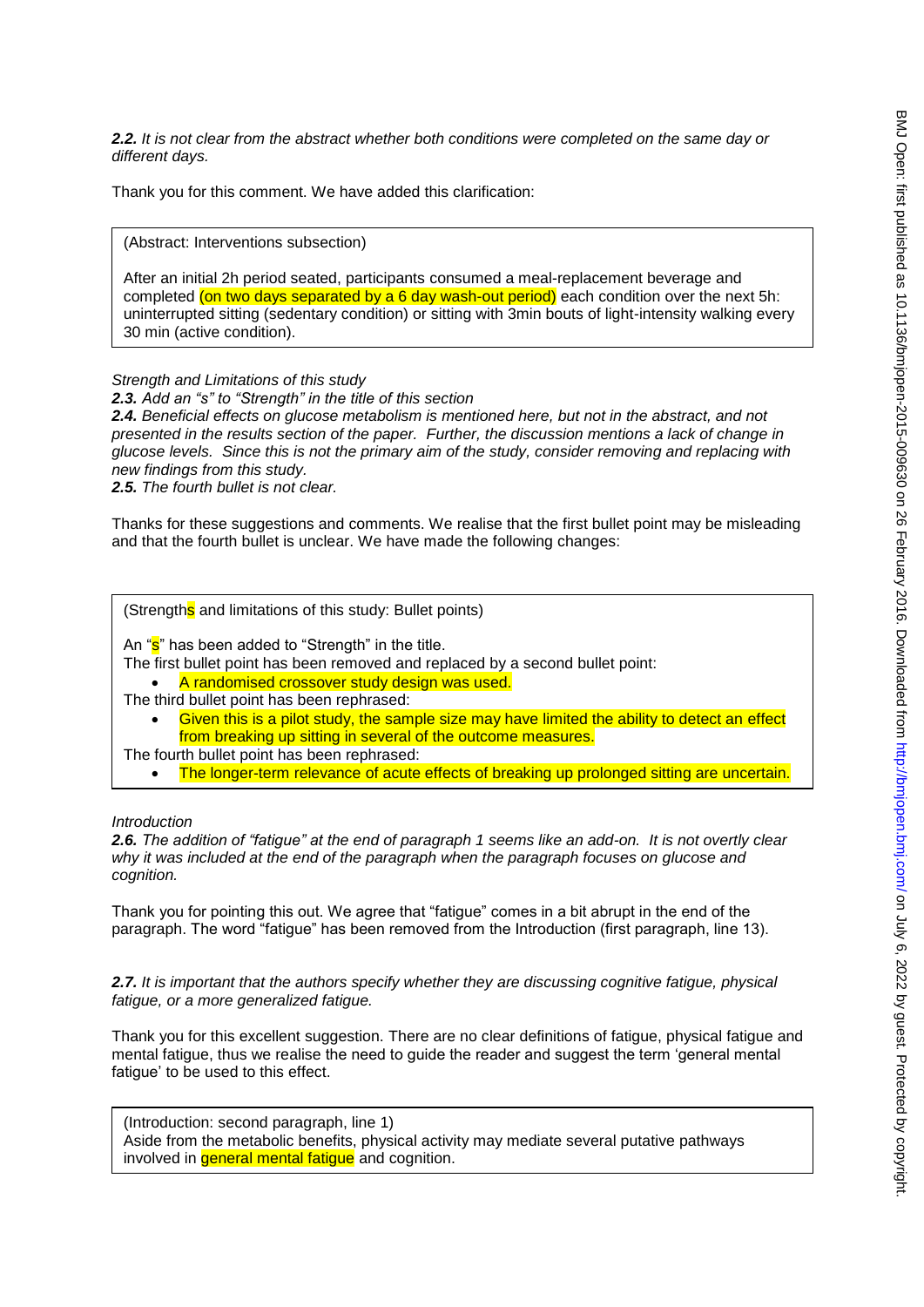*2.8. The introduction could be strengthened to provide a stronger rationale for this study. For instance, the discussion of physical activity and cognition (paragraph 2 of introduction) needs to be related back to sedentary behavior, not solely focus on physical activity.* 

We appreciate this suggestion from the reviewer. We have added the following sentence in order to strengthen the rationale for the study (and to relate back to sedentary behaviour):

(Introduction: second paragraph, line 9)

Some sedentary behaviours, such as TV viewing, have been linked to adverse long-term effects such as detrimental cognitive development in early childhood  $11$  and poorer cognitive function in older adults<sup>12</sup>, but the mediating pathways are not well understood.

*New references*

11. Carson V, Kuzik N, Hunter S, et al. Systematic review of sedentary behavior and cognitive development in early childhood. Prev Med 2015;**78**:115-22.

12. Hamer M, Stamatakis E. Prospective study of sedentary behavior, risk of depression, and cognitive impairment. Med Sci Sports Exerc 2014;**46**(4):718-23.

### *Methods*

*2.9. Were there any participants who reported sitting for >5h/d or more MVPA than 150 min/wk, but objective data did not confirm? If so, how were these participants dealt with? From the data in table 1 it appears that these inclusion criteria were not met (MVPA averaged 32.7 minutes per day).* 

Yes, our objective data indicated that our participants, on average, may have been more physically active than they reported during screening. Such discrepancies between self-report and objective data are not surprising. The participants with MVPA > 30 minutes per day were included in our analyses. However, we realise that this may have dampened the effect of prolonged sitting on our outcomes and have added this as a limitation of the study:

(Discussion: eighth paragraph, line 4)

Third, our objective assessments indicated that the participants on average were engaged in MVPA > 30 min/day which may have dampened the effect of prolonged sitting during the trial.

*2.10. Page 6, lines 27-42. Please provide the reference for the published study on which you based your power calculations.* 

We agree with the editor and reviewer #3 that the study should be framed as a pilot study. Therefore, we have deleted the text regarding power calculations:

(Methods: Participants subsection, line 10)

The section regarding power calculations has been replaced by the sentence: Consistent with a previous trial with a similar experimental design <sup>1</sup>, 19 participants were recruited.

*2.11. Page 8, lines 39-46. Please expand on how many participants visited the toilet (and how many times each) during the seated condition. This may be significant due to the sit-to-stand transitions and walking involved. Were there any differences in outcome measures between those who went to the toilet and those who did not?*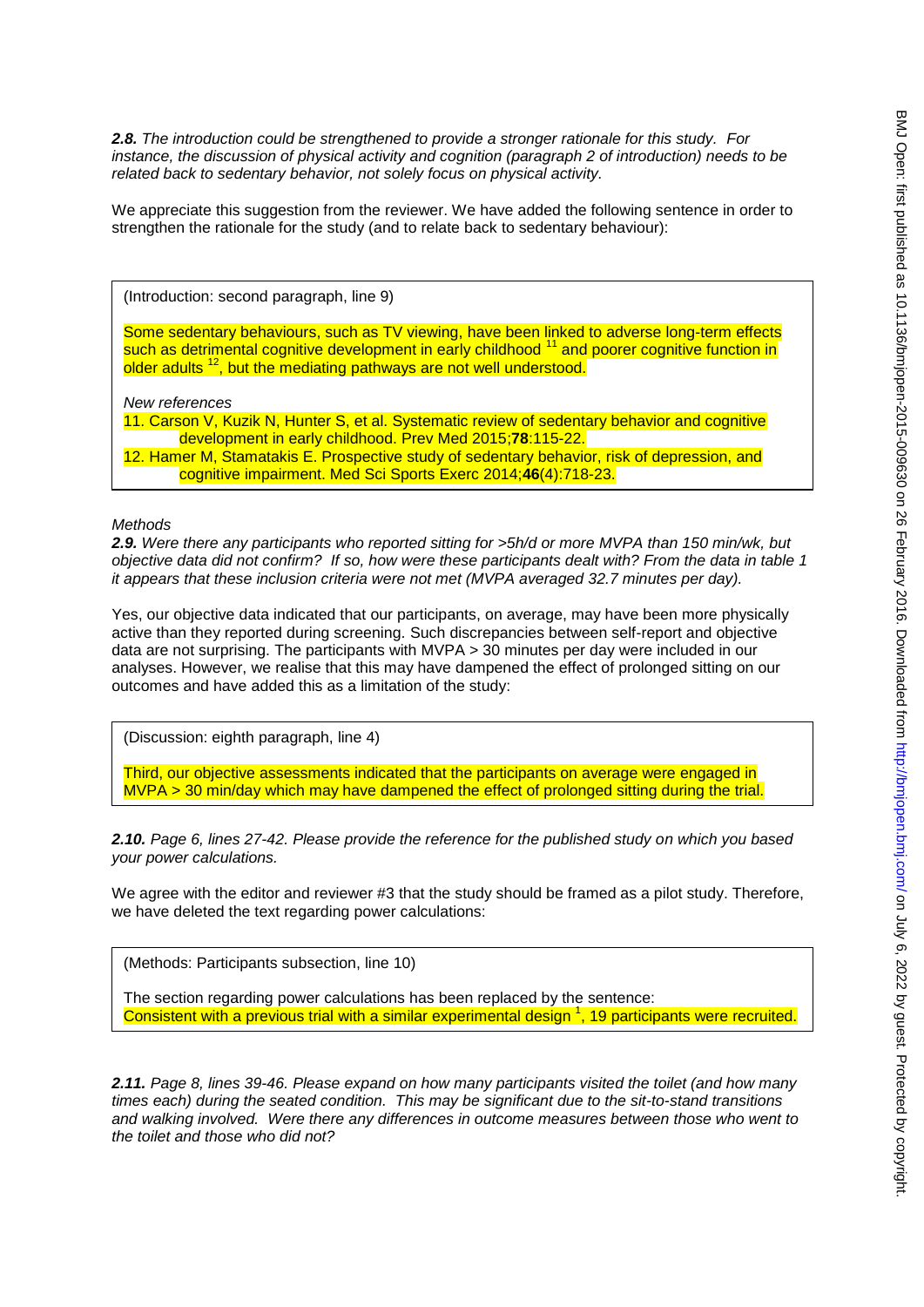We have corrected expanded this section with more details on toilet visits. More participants visited the toilet and on more occasions in the sedentary condition compared to the active condition. A difference in the number of toilet visits between conditions was not surprising and could, at least partly, be explained by the physiological response to physical activity; a change (decrease) in renal blood flow and glomerular filtration rate (described in e.g. Poortmans JR, Ouchinsky M. Glomerular filtration rate and albumin excretion after maximal exercise in aging sedentary and active men. J Gerontol A Biol Sci Med Sci 2006;**61**(11):1181-5). We have re-run the analysis of fatigue changes stratified by participants who went to the toilet in either of the two conditions and those who did not. There was no significant difference between conditions when participants did not go to the toilet (p=0.487). Participants who went to the toilet showed an improvement in fatigue in the active condition (p=0.0438). However, as only 5 participants did not go to the toilet and the study is underpowered as it is, we are reluctant to present results based on subgroup analyses with risk of false positive results (type 1 error).

(Methods: Experimental procedure subsection, second paragraph, line 4)

During the sedentary condition 14 participants visited the toilet (8 participants on one occasion, 3 participants on two occasions, 2 participants on three occasions and 1 participant on four occasions) compared to the active condition where 8 participants visited the toilet only once.

*2.12. Page 8, lines 46-52. Provide a rationale for the 3 minute LPA every 30 minutes intervention. Previous research has shown 2 minutes every 20 minutes to be effective.* 

Thank you for this suggestion. The change in the intervals was a pragmatic solution to avoid to interrupt the fatigue and cognitive testing sessions (total time for each session:  $26±1$  min) with a walking bout. We have added this clarification:

(Methods: Experimental procedure subsection: third paragraph, line 5)

Previous research has shown that a 2-min bout of light-intensity walking every 20 min lowered postprandial glucose and insulin concentrations <sup>1</sup>, but the intervals were expanded in the current study to enable a complete session of fatigue and cognitive assessments during a single bout of sitting.

*2.13. Page 9, lines 3-5. The RPE data would fit better in the results section rather than the methods. Consider moving.* 

We agree and have moved the RPE data to the results section:

(Results: second paragraph)

The mean rating of perceived exertion (RPE), assessed by the Borg RPE scale  $17$ , for the walking bouts was  $9.1 \pm 2.0$  (9 corresponds with "Very light" on the Borg RPE scale).

*2.14. Page 11, lines 3-18. It is not clear why venous glucose was not measured, since it was drawn, and capillary finger pricks were used instead. Additionally, why use the CGMS when a cannula was used- why not draw blood from one source instead of three? Provide references supporting these method selections, and the superiority of the CGMS and capillary samples versus venous.* 

The main advantage with the CGMS is that the (interstitial) glucose measurement is repeated every 5 minute (in IPro2) and such frequent glucose testing using venous glucose or capillary finger pricks is difficult for practical reasons. Therefore, CGMS may identify trends that would not be noticed with venous and capillary testing. CGMS is also relatively non-invasive. One of the disadvantages with the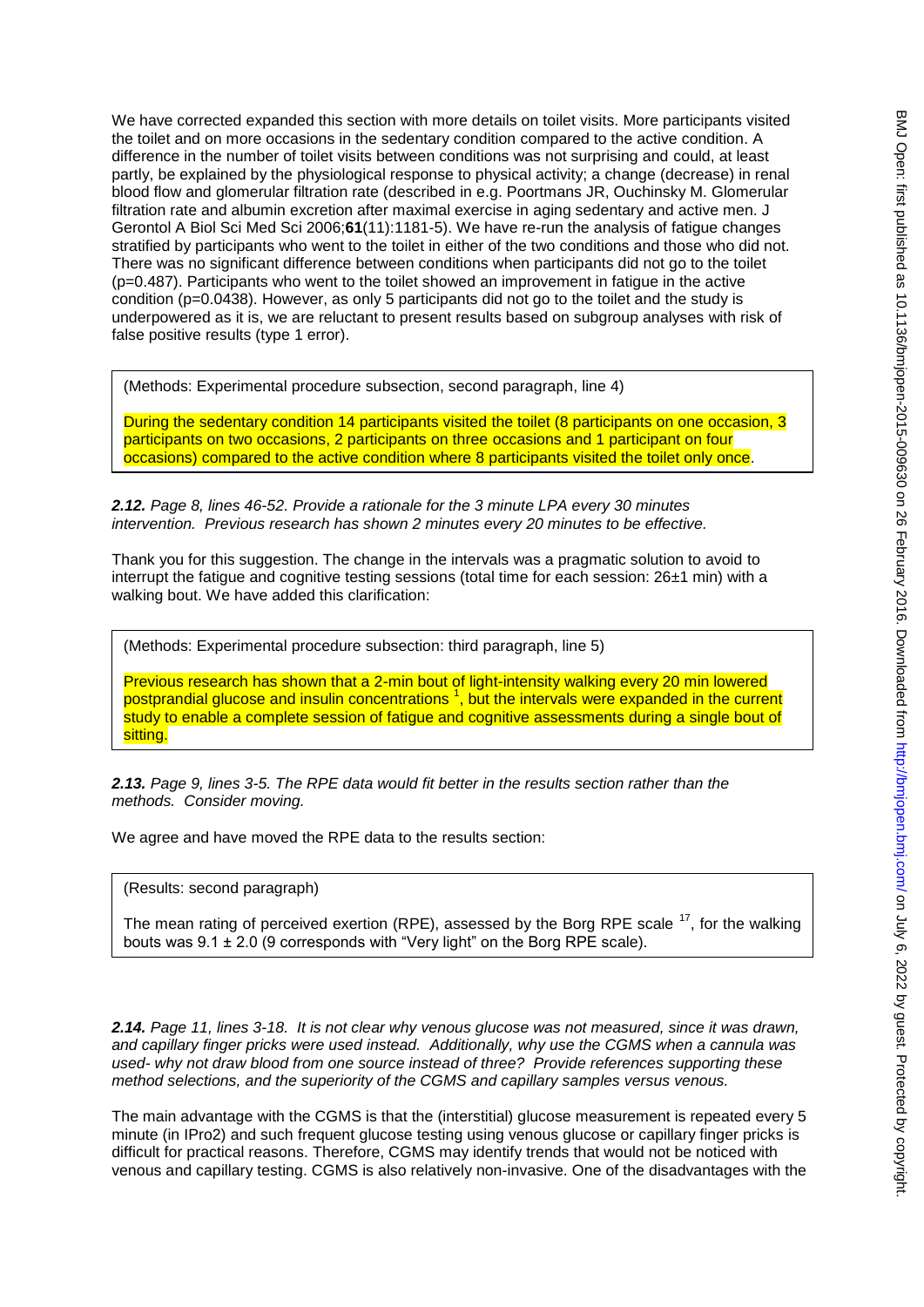CGMS is that it must be calibrated using capillary finger pricks (and not venous glucose). We have added this clarification. Also, we have added two references regarding validity and reliability of CGMS:

(Methods: Continuous glucose monitoring subsection) Glucose concentrations were recorded using an IPro2 (Medtronic) Continuous Glucose Monitoring System (CGMS) <sup>28 29</sup> during both experimental conditions. The CGMS sensor was inserted under the skin in the lower back, lateral to the medioclavicular line between the iliac crest and the lowest rib and measured interstitial glucose concentrations every 5 min. Capillary finger-pricks (Optium Xceed) at 0h, 1h, and 4h were used for calibration in accordance with the manufacturer's instructions.

### *New references*

28. Beck RW, Calhoun P, Kollman C. Use of continuous glucose monitoring as an outcome measure in clinical trials. Diabetes Technol Ther 2012;**14**(10):877-82. 29. Terada T, Loehr S, Guigard E, et al. Test-retest reliability of a continuous glucose monitoring

system in individuals with type 2 diabetes. Diabetes Technol Ther 2014;**16**(8):491-8.

*2.15. A Description of data analysis from the accelerometer and inclinometer is missing. Further, definitions of MVPA are missing (count cut point, bouts of 10 minutes or more, etc.).* 

Further description has been added for clarity. The changes in the box below also address (repeated here for sake of clarity) an issue raised by another reviewer (see **1.4**, above).

(Methods: Diet and physical activity subsection, line 9)

Accelerometer data were downloaded using ActiLife 6.5.4 software and summarized using SAS 9.4 for each of the habitual days prior to the condition. Non-wear periods were deleted for analyses; these were periods with at least 60 minutes of zero counts per minute (cpm), allowing for up to two consecutive, one minute interruptions (count values between 1–49 cpm) per non-wear period . Activity counts were categorised as sedentary (<100 cpm; predominantly sitting) <sup>18</sup>, light-intensity activity (100-1951 cpm; typically gentle walking)  $^{19}$ , or MVPA (≥1952 cpm; typically at least brisk walking)<sup>19</sup>. Average of sitting time and MVPA were calculated for each individual across valid days (days where the monitor was worn for at least 600 mins).

*New references*

17. Winkler EA, Gardiner PA, Clark BK, et al. Identifying sedentary time using automated estimates of accelerometer wear time. Br J Sports Med 2012;**46**(6):436-42.

18. Healy GN, Dunstan DW, Salmon J, et al. Objectively measured light-intensity physical activity is independently associated with 2-h plasma glucose. Diabetes Care 2007;**30**(6):1384-9.

19. Freedson PS, Melanson E, Sirard J. Calibration of the Computer Science and Applications, Inc. accelerometer. Med Sci Sports Exerc 1998;**30**(5):777-81.

*Results* 

*2.16. Table 1. Did the authors rerun analyses with those individuals who met PA and SB inclusion criteria by objective assessment? If not, the authors are encouraged to do so.* 

We did re-run the analyses with stratification based on participant meeting the criteria for physical activity or not and some statistically significant results came up, for example; participants who do not meet the criteria for physical activity show significantly better results in the episodic memory function test in the active condition compared to the sedentary condition (p=0.0348). Again, however, based on the same arguments as given under *2.11*, we do not think that results based on subgroup analyses showed be presented in the manuscript.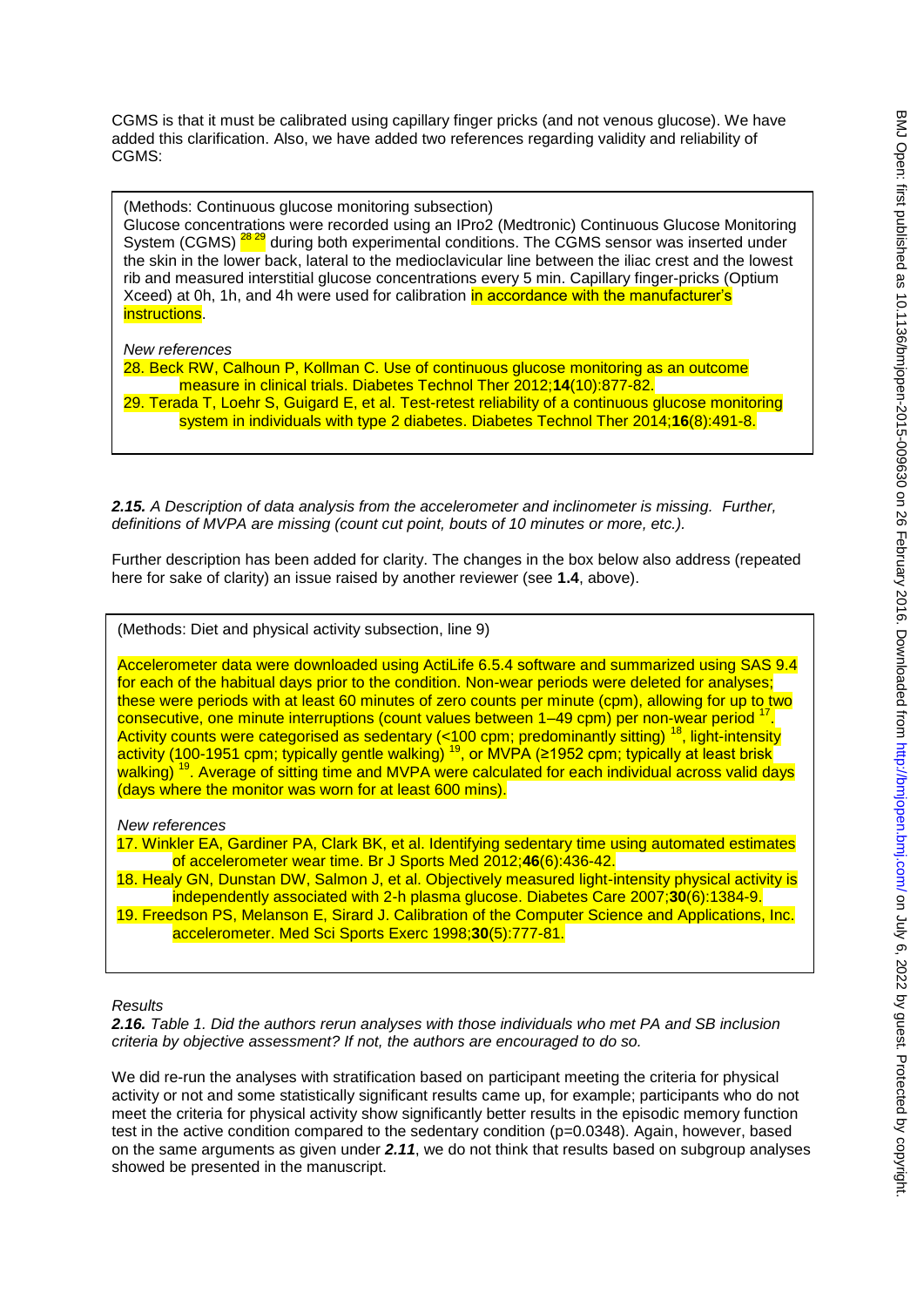*2.17. Table 1. Why did the authors only report blood pressure medication use, why not also report glucose medications, since glucose was measured? Other medications of interest?* 

Antihypertensive medication was the only continuously used medication among participants. Current use of glucose-lowering, lipid-lowering, antidepressant or oral cortisone medication was an exclusion criteria and no other medications were used.

*2.18. Page 12, lines 53-58. The following statement is not clear: "Physical activity levels did not significantly differ in the two days leading up to each experimental condition (sedentary, 32.6 •} 27.6 min/day, vs. active 32.5 } 30.8 min/day; p=0.99)." Was there an active and sedentary group? Please clarify.* 

Thank you for pointing this out. This was a comparison of physical activity before the sedentary condition and physical activity before the active condition. We have clarified this:

(Results: First paragraph, line 4)

Levels of MVPA in the 48 hours prior to each experimental condition did not differ significantly  $(36.29 \pm 29.20 \text{ min/day}$  before the sedentary condition vs.  $30.18 \pm 42.16 \text{ min/day}$  before the active condition; p=0.607).

*2.19. Was this study sufficiently powered? It would be useful to the reader if the authors would report the power of their results either in the results section, or in the discussion limitations section of the paper (page 17, lines 29-33).* 

The study is now adequately framed as a pilot study. Due to the study size, the study may have been underpowered. We have clarified this:

(Discussion: eighth paragraph, line 1)

First, given this is a pilot study, it was likely underpowered to detect an effect in cognitive performance (as well as several of the potential mediators).

*2.20. Glucose values or changes in the glucose values are not reported in the results section.* 

Typically, results for comparisons of AUC have been reported (in e.g. Dunstan DW, Kingwell BA, Larsen R, et al. Breaking up prolonged sitting reduces postprandial glucose and insulin responses. Diabetes Care 2012;**35**(5):976-83). In the current manuscript we present results for the total AUC and the net incremental AUC (Results: second paragraph, line 14).

Fasting glucose and 2-hour glucose did not differ between conditions ( $p=0.251$  and  $p=0.921$ , respectively).

We have further clarified the definitions of total AUC and the net incremental AUC:

(Methods: Continuous glucose monitoring subsection, line 6)

The total area under the glycaemic response curve (total AUC) and the net incremental AUC (net iAUC), includes all incremental area below the curve, including the area below the fasting concentration, was derived from the CGMS measurements.

*Discussion* 

*2.21. Time effects on DOPA and DHPG are discussed in paragraph 3, but never revealed in the results section.*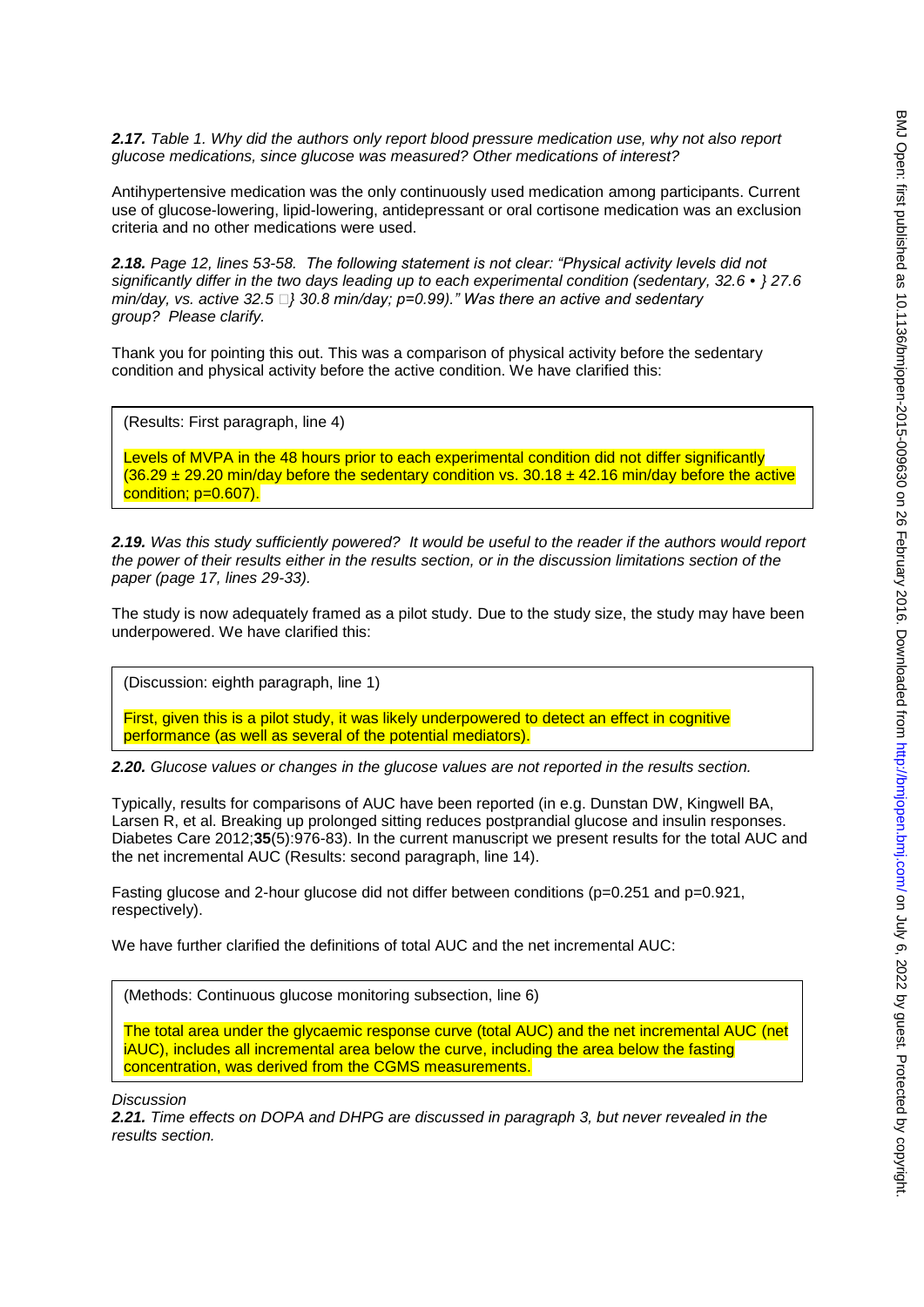The time effects on DOPA and DHPG was only observed in the sedentary condition and therefore we chose to present these findings in relation to the increased fatigue score in the sedentary condition: Results: third paragraph, line 12: "The changes in fatigue score over time correlated with a decrease in heart rate (0h to 4h:  $r_s = -0.60$ ,  $p = 0.007$ ) and plasma level of DOPA (0h to 4h:  $r_s = -0.59$ ,  $p = 0.009$ ) and an increase in plasma level of DHPG (0h to 4h:  $r_s=0.73$ , p<0.001; 0h to 7h:  $r_s=0.47$ , p=0.040) in the sedentary condition (but not in the active condition)."

*2.22 Page 15, last paragraph. Glucose results are discussed, but never revealed in the results section.* 

Please see our response for *2.20* above.

*2.23. The discussions related to fatigue and cognition are well developed.* 

Thank you for the positive assessment and the constructive comments.

#### **Reviewer #3**

*3.1. The article title is a little misleading. First, with this sample size, I believe this is really a pilot study, and it should be explicitly labelled as such. Second, the title should emphasise that the effects are acute.* 

We agree and have changed the title accordingly: "Acute Effects of Breaking Up Prolonged Sitting on Fatigue and Cognition: A Pilot Study".

*3.2. Abstract, line 35. "Fatigue and cognitive assessments, and.." The sentence just ends suddenly. Please fix.* 

Thank you for pointing this out (see revision in *1.1.* above).

*3.3. Abstract, Results. Please report results such that the reader has some sense of the magnitude of the effects and their uncertainty – e.g. mean differences in the changes between conditions and confidence intervals. Just stating P=0.024 and 0.038 for the interaction is not very informative.* 

Thank you for this suggestion. We have added details on difference between conditions and confidence intervals:

(Abstract: Results subsection)

During the active condition fatigue levels were lower at 4h (-13.32 [95% CI -23.48 to -3.16]) and at 7h (-10.73 [95% CI -20.89 to -0.58]) compared to the sedentary condition. Heart rate was higher at 4h (4.47 [95% CI 8.37 to 0.58]) and at 7h (4.32 [95% CI 8.21 to 0.42]) during the active condition compared to the sedentary condition.

(Results, second paragraph, line 6)

During the active condition fatigue levels were lower at 4h (-13.32 [95% CI -23.48 to -3.16]) and at 7h (-10.73 [95% CI -20.89 to -0.58]) compared to the sedentary condition (see Figure 2). Heart rate was higher at 4h (4.47 [95% CI 8.37 to 0.58]) and at 7h (4.32 [95% CI 8.21 to 0.42]) during the active condition compared to the sedentary condition.

*3.4. The study has limited impact, as the data are derived from a single bout of sedentary/interrupted sedentary time. It is not possible to extrapolate these very acute effects to multiple days/ weeks/ months in the work environment.* 

Thank you for pointing this out. We agree and have adjusted the text to limit the relevance for work environment.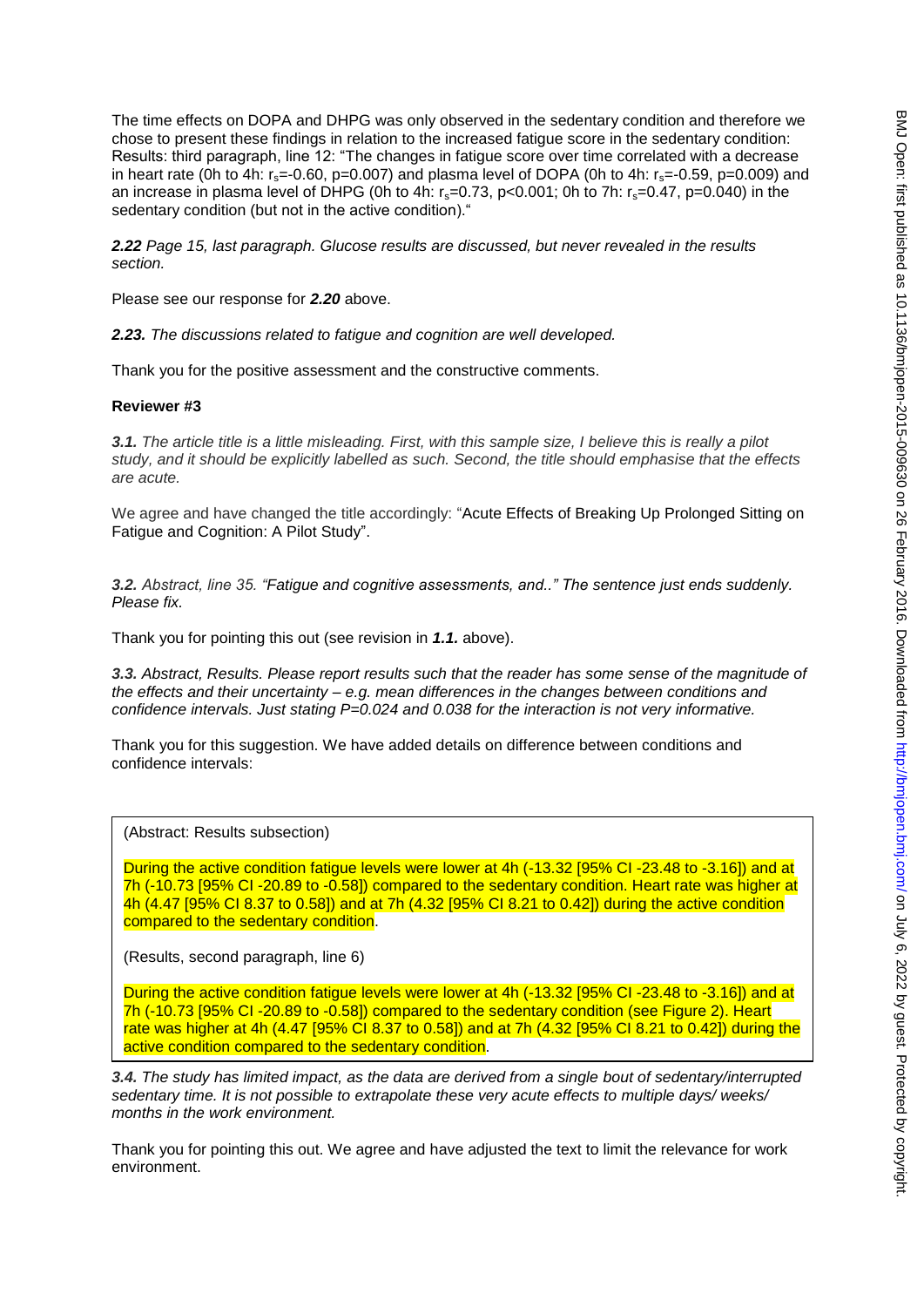(Abstract: Conclusions subsection)

The phrase "across the working day" has been erased from the sentence: Interrupting prolonged sitting with light-intensity walking breaks may be an effective fatigue counter-measure acutely.

*3.5. The statement in the first bullet point under "Strengths and limitations of the study" (beneficial effects on glucose metabolism) does not appear to be a finding from the current study, but rather a general statement from the literature. This statement is therefore misleading.* 

Thank you for highlighting this. We agree and the first bullet point has been removed, response below also addresses (repeated here for sake of clarity) the concern of another reviewer (see revision in *2.3.-2.5.* above).

(Strengths and limitations of this study: Bullet points)

An "s" has been added to "Strength" in the title.

The first bullet point has been removed and replaced by a second bullet point:

A randomised crossover study design was used.

- The third bullet point has been rephrased:
	- Given this is a pilot study, the sample size may have limited the ability to detect an effect from breaking up sitting in several of the outcome measures.
- The fourth bullet point has been rephrased:
	- The longer-term relevance of acute effects of breaking up prolonged sitting are uncertain.

*3.6. The participant characteristics lack detail. Were these participants accustomed to long uninterrupted periods of sedentary time? The eligibility criterion is simply self-report of >5 hours/day of sitting, but we do not know whether the participants habitually sit for 7 hours uninterrupted. If not, as I suspect, then it is perhaps not surprising that they report greater 'fatigue' in the enforced continuous sitting condition. Please comment.* 

Thank you, we agree it is important to consider whether the participants were accustomed to high amounts of sedentary time as this has implications for how the intervention is tolerated. Thus we have calculated the participant's habitual moderate-to-vigorous physical activity and sitting time. We hope this will help clarify for the reader the type of behaviour the participants were accustomed to.

| Table 1. Characteristics of the 19 participants in the study (10 men and 9 women). |  |  |
|------------------------------------------------------------------------------------|--|--|
| 31.5(4.7)                                                                          |  |  |
| 105.2 (12.4)                                                                       |  |  |
| 78.9                                                                               |  |  |
| 47.4                                                                               |  |  |
| 35.80 (30.86)                                                                      |  |  |
|                                                                                    |  |  |
| 9.82(2.19)                                                                         |  |  |
| 7.4(0.8)                                                                           |  |  |
|                                                                                    |  |  |

Data are % or mean (SD).

\*Assessed using self-reports.

\*\*Assessed using activity monitors during the wash-out period between the two experimental days.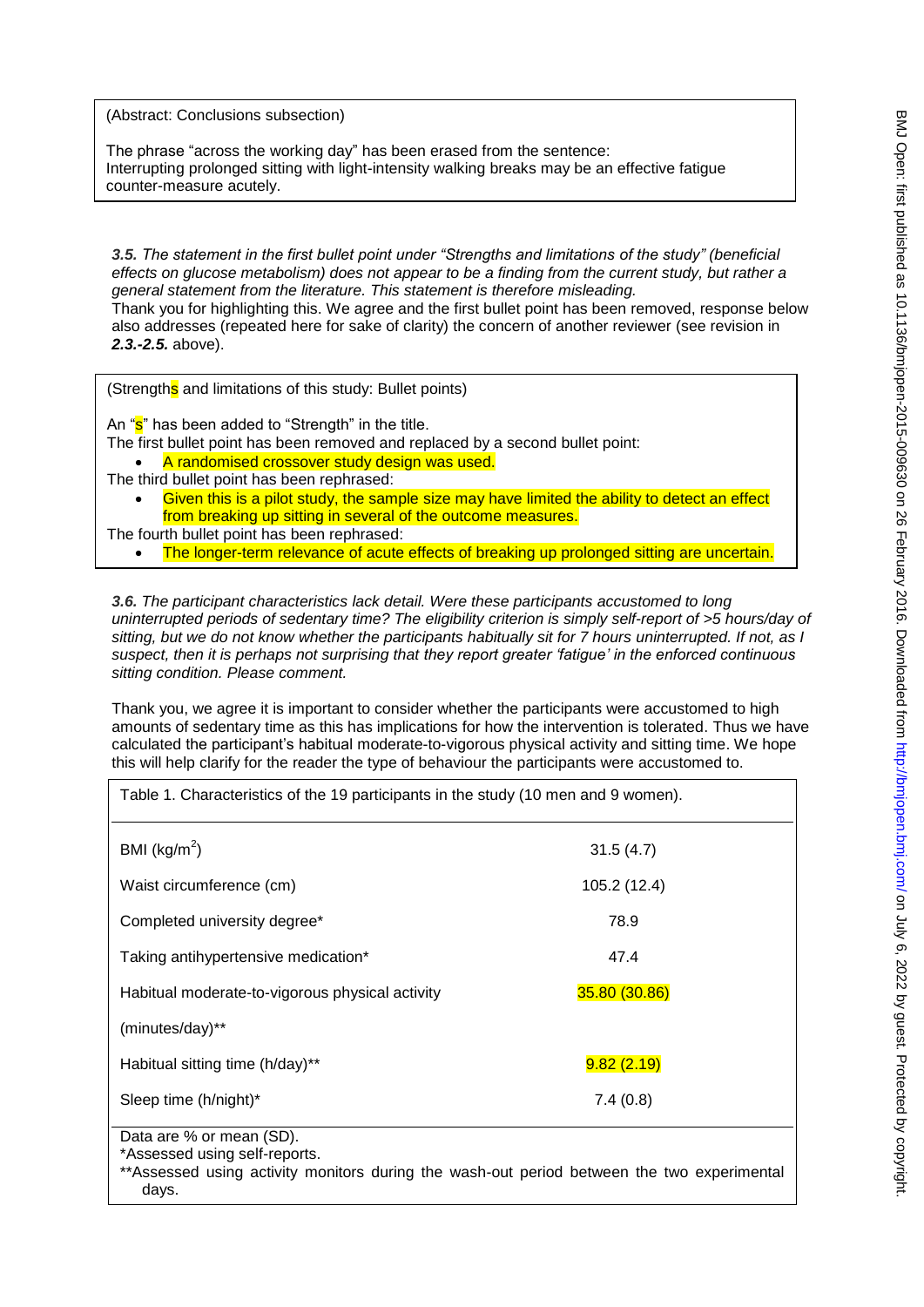*3.7. Importantly, given that it was the only variable for which you claim "significant" effects, "Fatigue" is not listed as an outcome in your clinical trial registration (ACTRN12613000137796). Item 24 of the CONSORT checklist is left blank, so I assume that no protocol is available in the public domain. Please clarify at precisely what stage did the fatigue VAS measure become the primary outcome. This is critical, as the emphasis of the report and its conclusions is on activity breaks as a fatigue countermeasure.* 

The background for the study was the obvious lack of studies on cognitive effects in the research field of sedentary behaviour – in contrast with the vast research on cognitive effects from physical activity. The trial was registered early in the development of the study to fit a tight time schedule for the study (a nine-month postdoc). However, in the previous trial on the effects on postprandial glucose and insulin concentrations from regularly interrupting sitting time with short bouts of either light- or moderate-intensity walking when compared with prolonged sitting (Dunstan DW, et al. Breaking up prolonged sitting reduces postprandial glucose and insulin responses. Diabetes Care. 2012;35(5):976-83) several of the participants anecdotally reported heightened fatigue. We therefore, after we had registered the trial but before the commencement of participants, decided to combine the objective cognitive tests with a subjective assessment in order to be able to capture a potential effect on fatigue in the trial. After contact with Prof Kathryn A. Lee at the University of California, San Francisco, who developed the VAS-F instrument, we decided to use the VAS-F score since it is probably more sensitive to longitudinal changes then other subjective fatigue scores. In order to limit the time for the cognitive and fatigue assessments we replaced one of the proposed cognitive tests (Corsi blocks) with the fatigue assessment.

*3.8. The sample size estimation section is flawed and, in any event, I think it is clear that this study is really a pilot. You state that the study was powered on glucose outcomes, as no information was available on the effect of sedentary behaviour on cognitive outcomes. However, the latter information is not required. What is needed is a sense of the minimum clinically/ practically important difference for the primary outcome and an idea of its variability and reliability. Moreover, the value that you define as a "clinically meaningful" difference in the change for glucose AUC is not provided, so the sample size estimations cannot be reproduced. If the study is properly labelled as a pilot then no formal sample size estimations are required.* 

We agree and the study is now labelled as a pilot study (see revision in *2.10.* above).

*3.9. Discussion: "We examined the effects of light-intensity walking breaks on acute fatigue, but the results may also have implications for persistent fatigue considering the increasing time spent sedentary in many countries [35], and the high prevalence of persistent fatigue [36]." Even with the use of the word "may", I am not convinced that the data/ literature allow you to make this claim.* 

We agree with the Reviewer and have adjusted the paragraph:

(Discussion: sixth paragraph, line 1)

In many countries, increasing time is spent sedentary <sup>39</sup> and there is high prevalence of persistent fatigue <sup>40</sup>. We examined the effects of light-intensity walking breaks on acute fatigue and whether these results may have implications for persistent fatigue is uncertain.

*3.10. Related to point 3, above, you state repeatedly that the sample size was likely too small to detect effects as statistically significant, but there is no indication of the size of the change that you would regard as clinically/ practically important.* 

Thank you for pointing this out. There is no clear reference in the literature to a change in fatigue score that could be regarded as clinically or practically important. However, we think it is relevant to compare the change in fatigue score in the sedentary condition with the difference in fatigue score